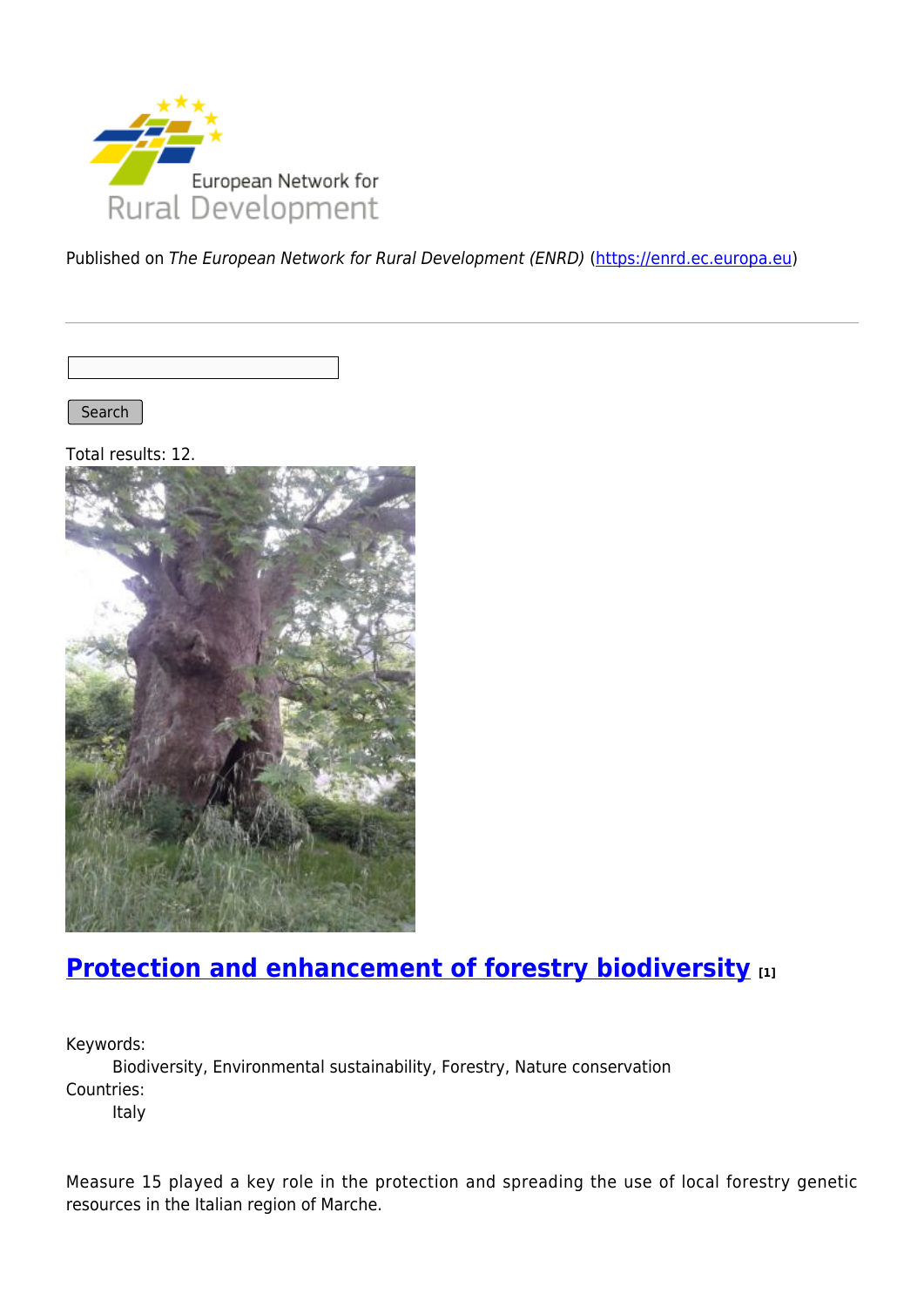

# **[Protecting the Hungarian Coldblood horse breed](https://enrd.ec.europa.eu/projects-practice/protecting-hungarian-coldblood-horse-breed_en) [2]**

Keywords:

Animal husbandry, Biodiversity, Natural resources, Sustainability Countries:

Hungary

Using the Agri-environment-climate Measure to support the preservation of the Hungarian Coldblood horse breed.



#### **[Training and awareness raising on forestry](https://enrd.ec.europa.eu/projects-practice/training-and-awareness-raising-forestry_en) [3]**

Keywords:

Climate change adaptation, Environmental protection, Forestry, Natural resources, Nature conservation

Countries:

Spain

Rural Development Programme (RDP) support enabled the reforestation of land and ornamental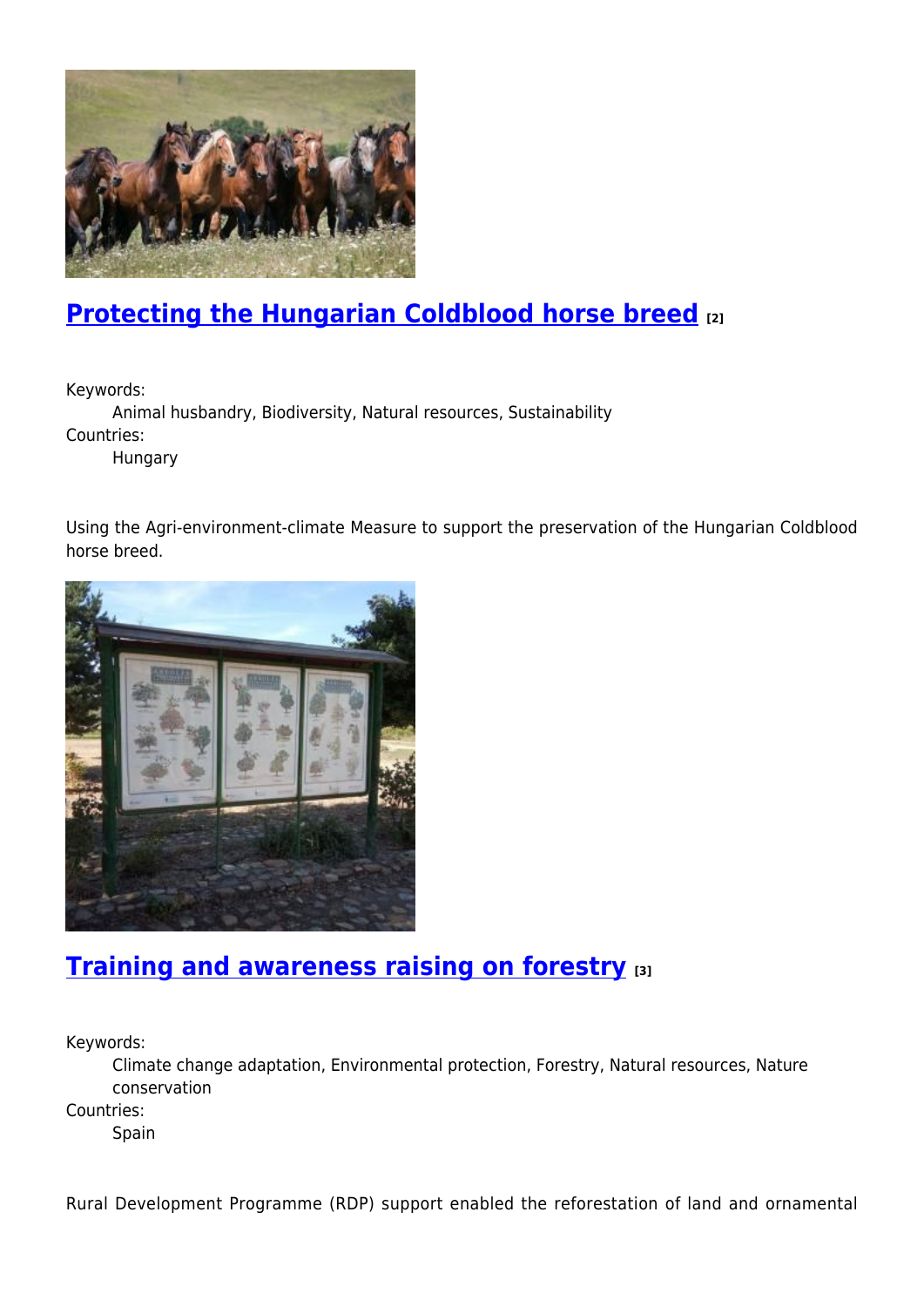public spaces with native forest species, while promoting environmental awareness, education and training.



# **[Improvement of forest genetic resources in the area](https://enrd.ec.europa.eu/projects-practice/improvement-forest-genetic-resources-area-managed-gyulaj-co_en) [managed by Gyulaj Co](https://enrd.ec.europa.eu/projects-practice/improvement-forest-genetic-resources-area-managed-gyulaj-co_en) [4]**

Keywords: Biodiversity, Forestry, Natural resources, Sustainability Countries: Hungary

Preserving forest genetic resources to increase the resilience of forests against the impacts of climate change.



# **[North Connemara Locally Led Agri-Environmental Scheme](https://enrd.ec.europa.eu/projects-practice/north-connemara-locally-led-agri-environmental-scheme-ncllaes_en) [\(NCLLAES\)](https://enrd.ec.europa.eu/projects-practice/north-connemara-locally-led-agri-environmental-scheme-ncllaes_en) [5]**

Keywords:

Agriculture, Biodiversity, Cooperation, Innovation, Knowledge transfer, Nature conservation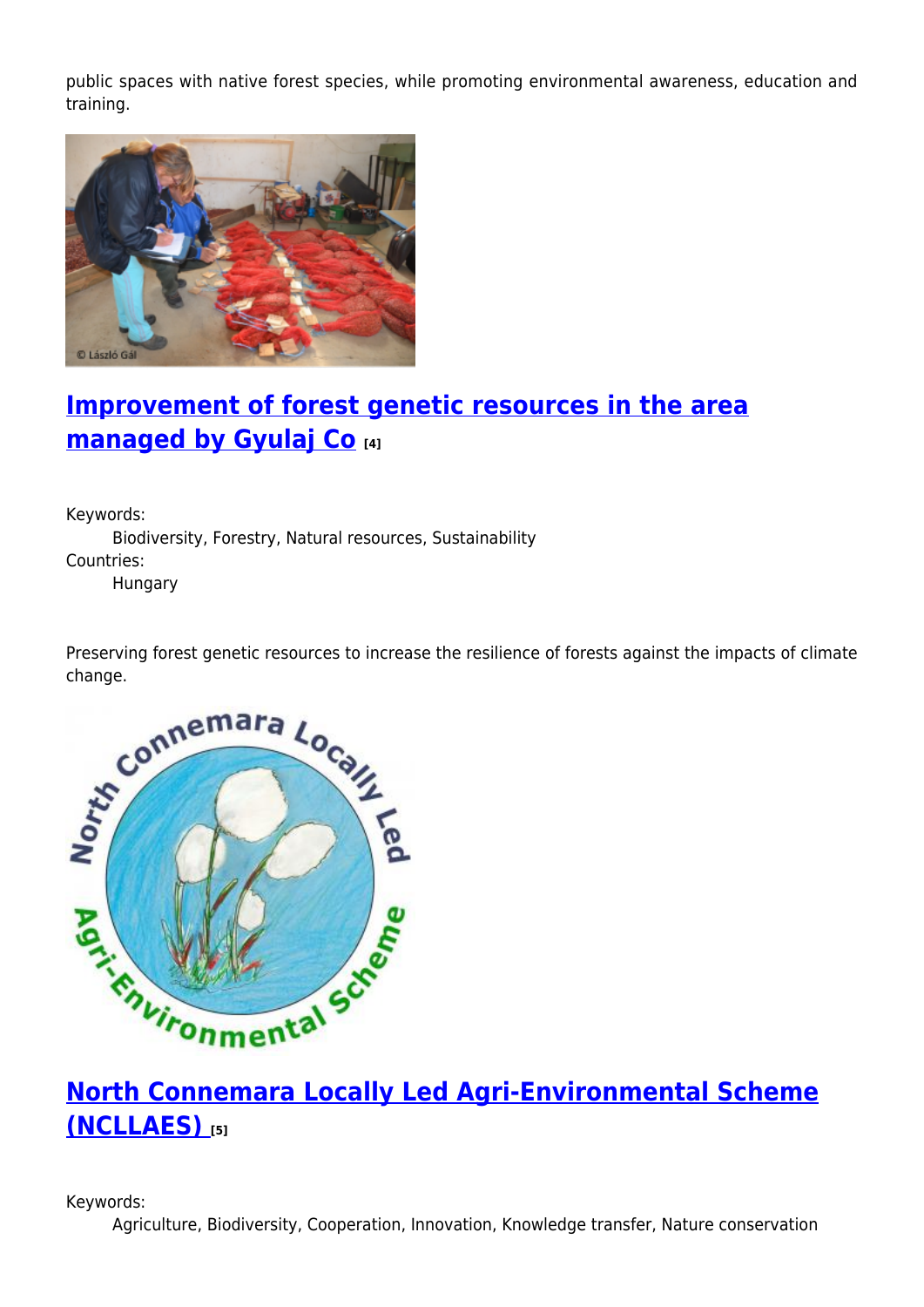Countries: Ireland

The North Connemara Locally Led Agri-Environmental Scheme is a local agricultural scheme to incentivise farmers to incorporate agricultural animals in improving the ecology of their land.



# **[GO SETOS - Multifunctional borders for sustainable](https://enrd.ec.europa.eu/projects-practice/go-setos-multifunctional-borders-sustainable-landscape-and-agriculture_en) [landscape and agriculture](https://enrd.ec.europa.eu/projects-practice/go-setos-multifunctional-borders-sustainable-landscape-and-agriculture_en) [6]**

Keywords:

Agriculture, Biodiversity, Climate change adaptation, Cooperation, Environmental protection, Innovation, Rural Inspiration Awards: nominees, Soil management

Countries:

**Spain** 

An EIP-AGRI Operational Group working together to increase the implementation of multifunctional hedgerows that offer environmental benefits as well as climate mitigation and adaptation.



**[Support to civil society organisations for the preservation](https://enrd.ec.europa.eu/projects-practice/support-civil-society-organisations-preservation-and-promotion-biodiversity_en)**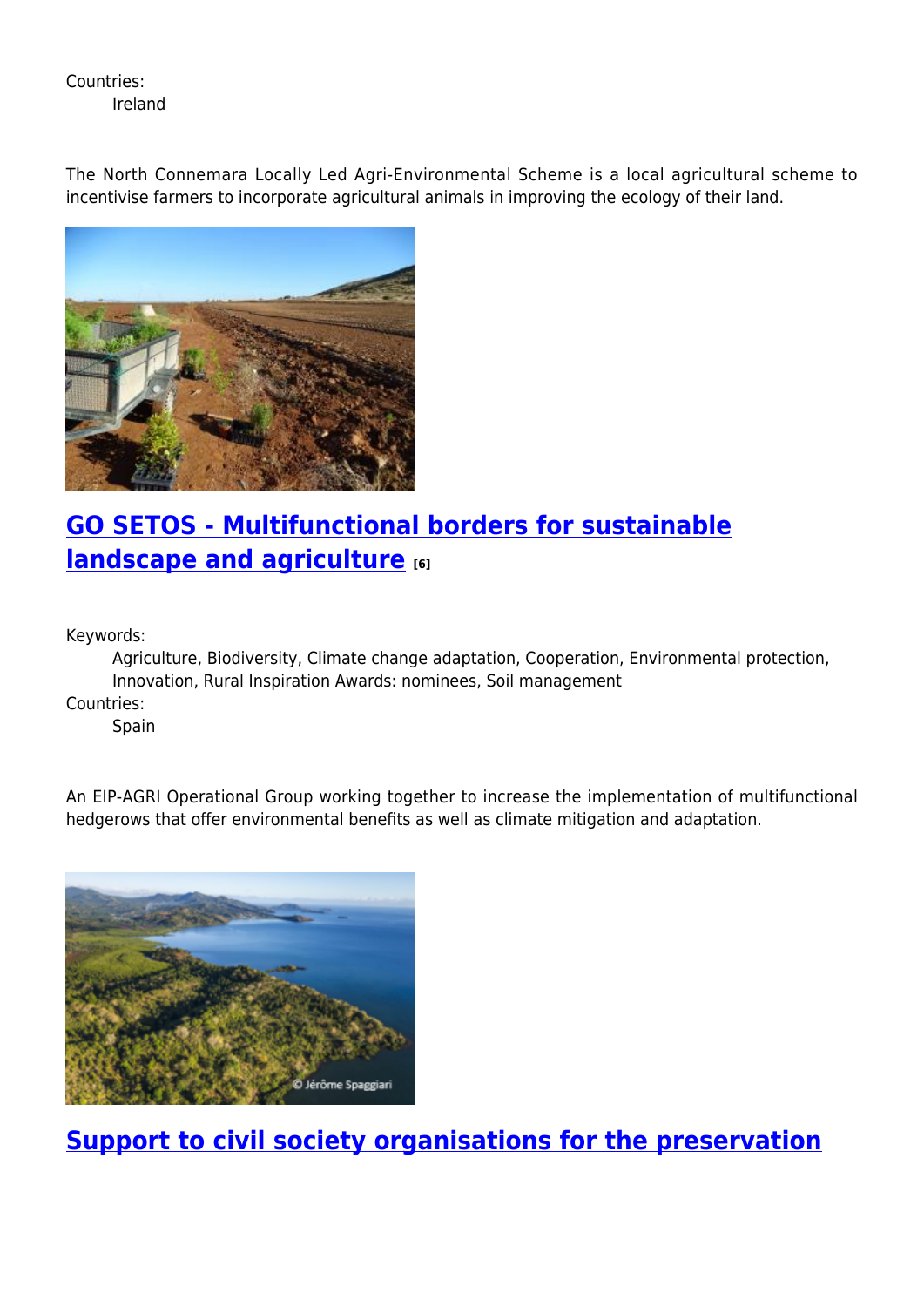#### **[and promotion of biodiversity](https://enrd.ec.europa.eu/projects-practice/support-civil-society-organisations-preservation-and-promotion-biodiversity_en) [7]**

Keywords:

Advisory services, Biodiversity, Cooperation, Environmental protection, Nature conservation, Protected areas

Countries:

France

Organising a series of awareness raising and capacity building activities for environmental NGOs in Mayotte.



### **[Promoting sustainable forest management](https://enrd.ec.europa.eu/projects-practice/promoting-sustainable-forest-management_en) [8]**

Keywords:

Biodiversity, Environmental protection, Forestry, Nature conservation Countries:

Italy

An intervention supporting the sustainable management of forest resources, leading to improved economic performance.

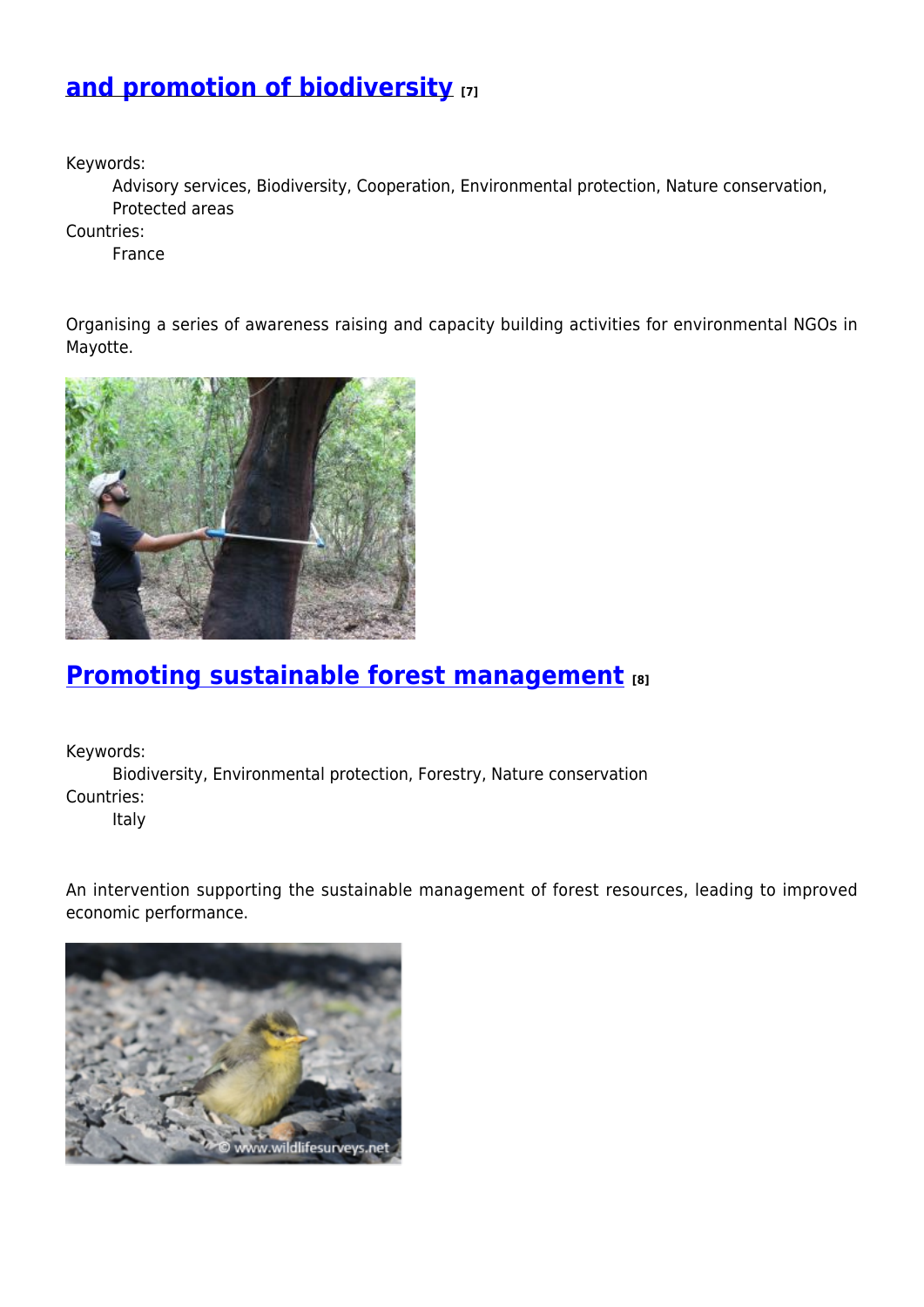#### **[Golashane Farm Nature Reserve](https://enrd.ec.europa.eu/projects-practice/golashane-farm-nature-reserve_en) [9]**

Keywords:

Biodiversity, Environmental protection, Nature conservation, Rural Inspiration Awards: nominees, Sustainability, Women

Countries:

Ireland

Using RDP support to turn a farm into a nature reserve; contributing to tackling biodiversity loss.



# **[Agri-environmental measures delivering environmental and](https://enrd.ec.europa.eu/projects-practice/agri-environmental-measures-environmental-economic-win-win_en) [economic win-win](https://enrd.ec.europa.eu/projects-practice/agri-environmental-measures-environmental-economic-win-win_en) [10]**

Keywords:

Agriculture, Biodiversity, Bioeconomy, Competitiveness, Environmental protection, Mountain area, Soil management, Water management

Countries:

Spain

A project that demonstrates how agri-environment support can significantly help the protection of the environment while also increasing the profitability of a farm.

#### **Pages**

**1**  $2$  [11]  $next$  [11] [last »](https://enrd.ec.europa.eu/projects-practice/_en?page=1&f%5B0%5D=im_field_enrd_prj_keywords%3A19754&f%5B1%5D=sm_enrd_eu_countries%3ASpain&f%5B2%5D=sm_enrd_eu_countries%3AItaly&f%5B3%5D=sm_enrd_eu_countries%3AThe%20Netherlands&f%5B4%5D=im_field_enrd_prj_keywords%3A20460&f%5B5%5D=im_field_enrd_prj_keywords%3A20463&f%5B6%5D=im_field_enrd_prj_focus_area%3A17119&f%5B7%5D=im_field_enrd_prj_keywords%3A19746&f%5B8%5D=im_field_enrd_prj_measure%3A17107&f%5B9%5D=im_field_enrd_prj_keywords%3A19723&f%5B10%5D=im_field_enrd_prj_measure%3A17106&f%5B11%5D=im_field_enrd_prj_keywords%3A19720&f%5B12%5D=im_field_enrd_prj_keywords%3A19747&f%5B13%5D=sm_enrd_eu_countries%3AFrance&f%5B14%5D=sm_enrd_eu_countries%3AHungary&f%5B15%5D=im_field_enrd_prj_measure%3A17101&f%5B16%5D=sm_enrd_eu_countries%3AIreland&%3Bf%5B1%5D=sm_enrd_eu_countries%3ABelgium) [11]